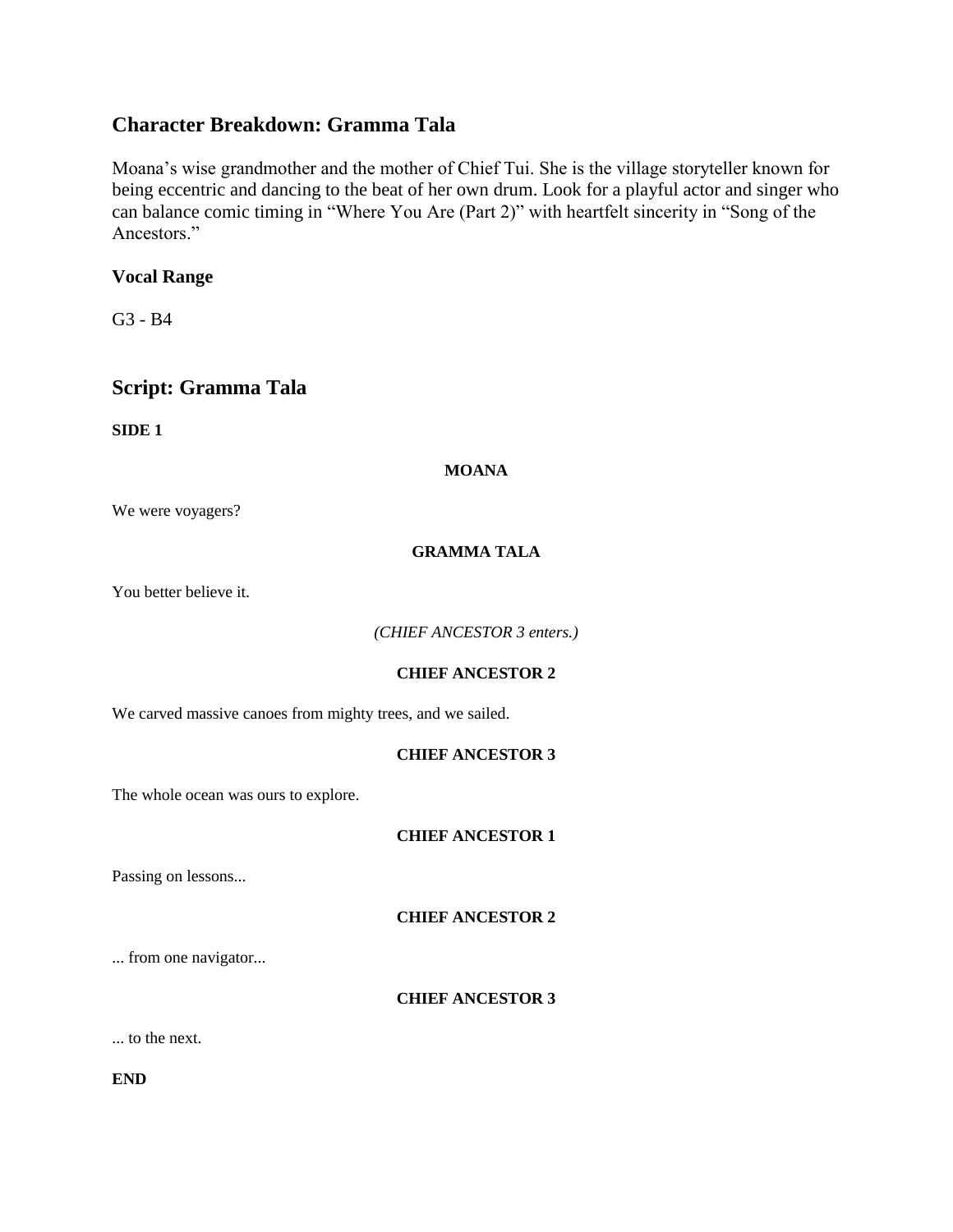## **SIDE 2**

#### **MOANA**

Is that story really true, Gramma? About Te Kā's poison reaching Motonui?

## **GRAMMA TALA**

You'll see. One day, the Heart of Te Fiti will be found... by someone who will venture far beyond our reef and save us all.

*(CHIEF TUI and SINA enter.)*

#### **CHIEF TUI**

Mother, what stories are you telling Moana now?

## **GRAMMA TALA**

Oh, hush. You might be the Chief, Son, but I'm still your mother!

*(GRAMMA TALA exits.)*

#### **MOANA**

Dad, what if the answers to Motonui's problems are out there?

*(CHIEF TUI and SINA pull MOANA back to the village.) (VILLAGERS re-enter.)*

## **CHIEF TUI**

Moana, you are the future of our people. And they are not out in the ocean. They're right here.

## **SINA**

One day soon, they'll all depend on you.

#### **CHIEF TUI**

It's time to be who they need you to be.

# **MOANA**

*(realizing)*

I need to be who they need me to be.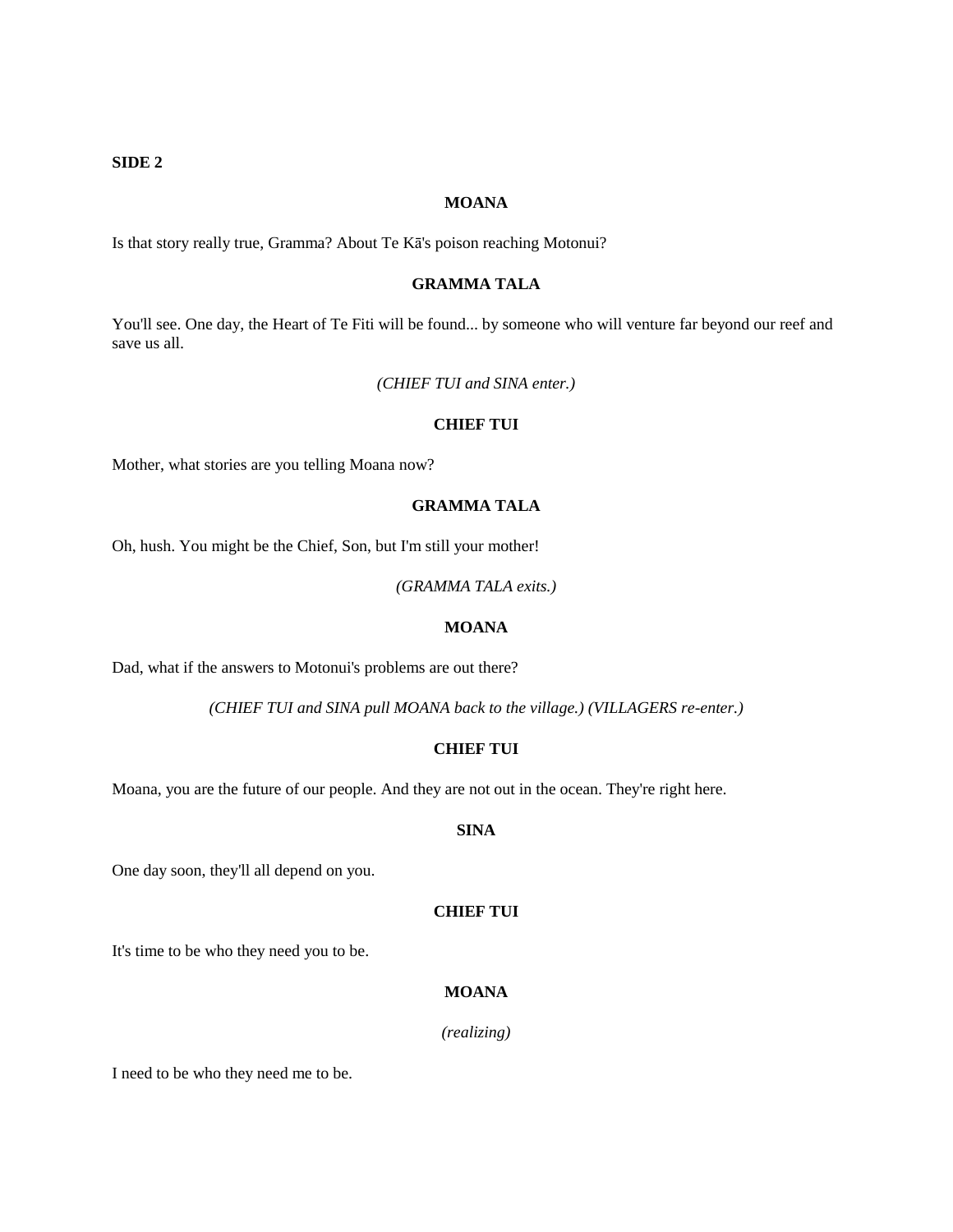**END**

## **SIDE 3**

# **MOANA**

Pua! Hei Hei!

#### **HEI HEI**

Hey-hey-hey, Moana!

*(PUA looks worried.)*

# **MOANA**

What's wrong?

## **PUA**

It's the coconuts. They're black.

# **MOANA**

Black? I've never seen that before.

*(GRAMMA TALA enters. MOANA, PUA, and HEI HEI don't notice her.)*

# **HEI HEI**

Hey-hey-hey, Moana! Have you ever seen a purple coconut?

# **MOANA, PUA**

No, Hei Hei.

# **HEI HEI**

Okay, just checking.

# **PUA**

#### *(worried)*

What could have caused this?

*(GRAMMA TALA mysteriously sneaks up to the MOANA, PUA, and HEI HEI.)*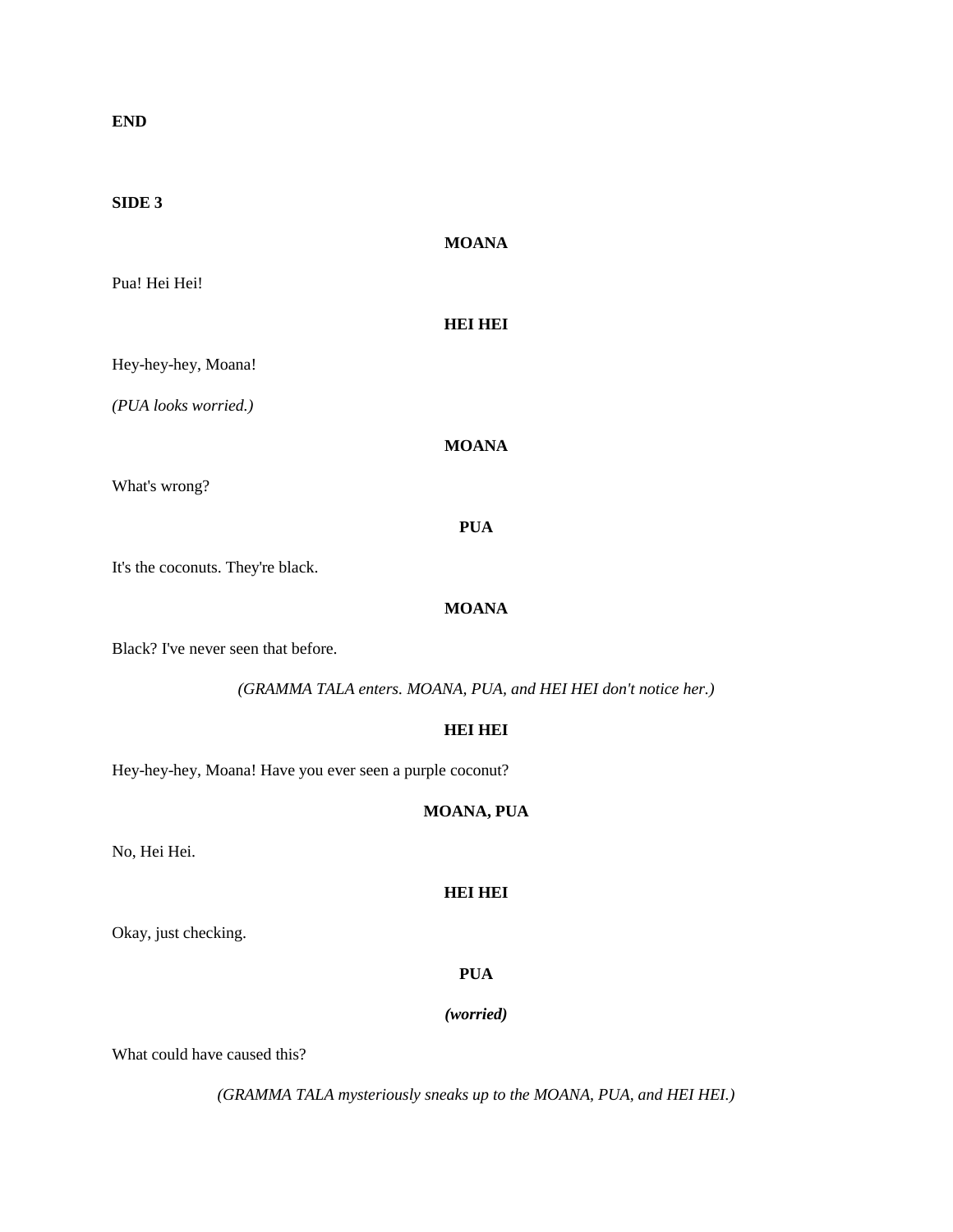# **GRAMMA TALA**

I know why the coconuts are black.

# **MOANA**

Gramma Tala!

## **PUA, MOANA, HEI HEI**

Tell us! / Why?

#### **GRAMMA TALA**

You three haven't been listening to my stories.

## **HEI HEI**

No offense Gramma Tala, but your stories are really boring-

**PUA**

Hei Hei!

## **HEI HEI**

I mean... confusing.

# **GRAMMA TALA**

*(holds up a blackened coconut)*

Te Kā's poison has finally reached Motunui.

*(PUA and HEI HEI scoff, but GRAMMA TALA circles them, her story growing in intensity.)*

Te Kā won't stop until every island, and every single one of us, is devoured by the blood-thirsty jaws of inescapable death!

# **HEI HEI, PUA**

*(scared)*

Aaaahhh!

**END**

**Score: Gramma Tala**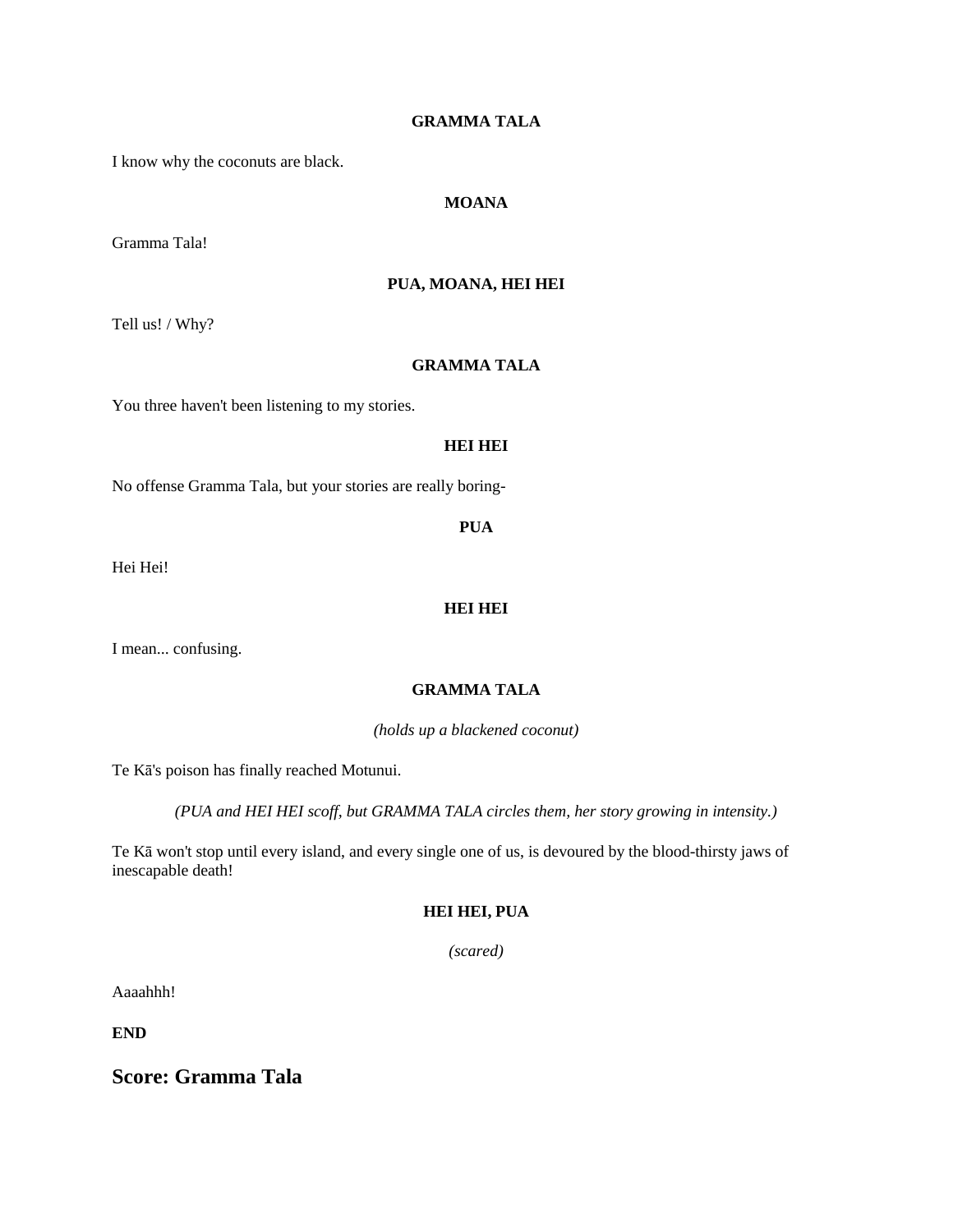# **WHERE YOU ARE (Reprise)**